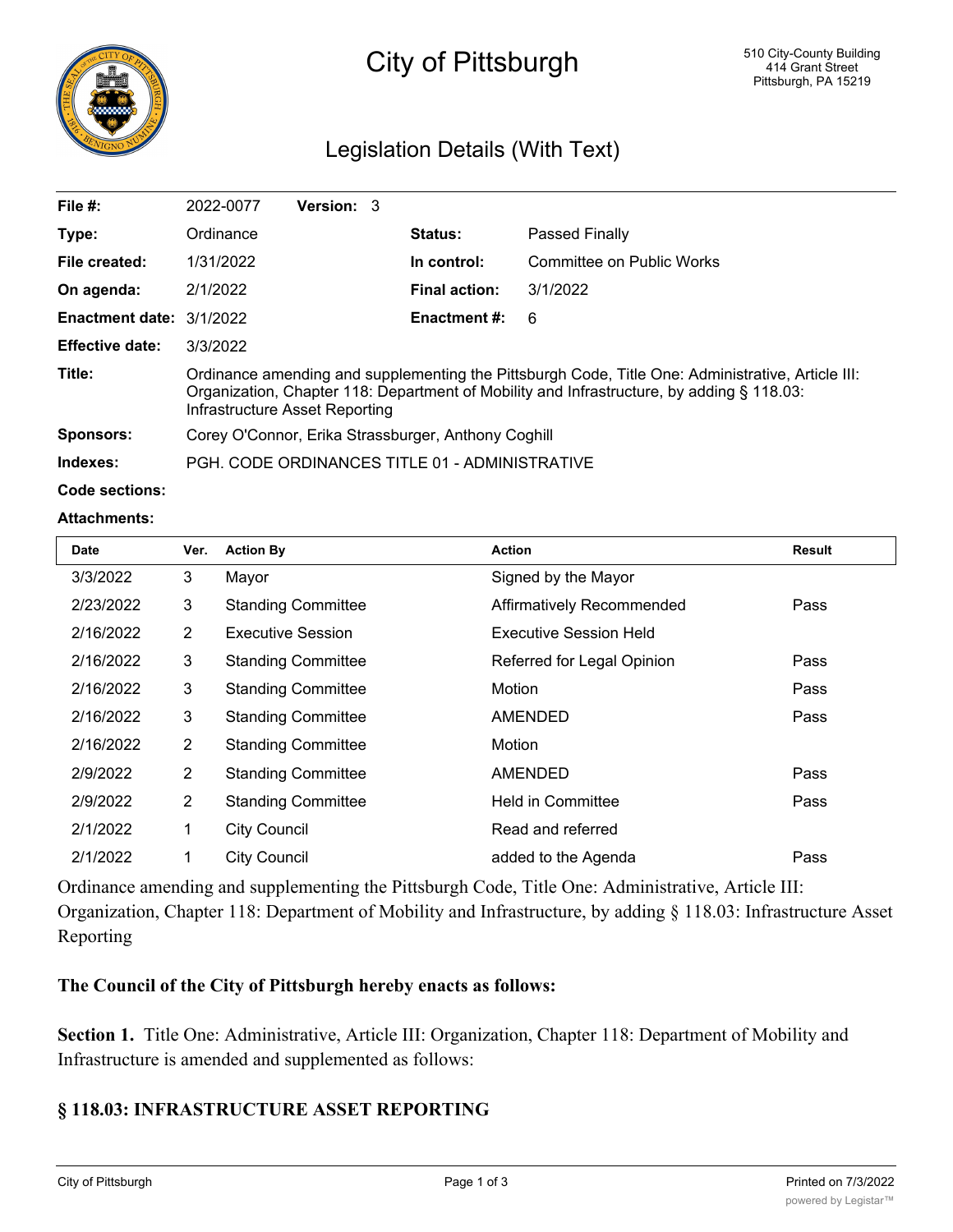#### **File #:** 2022-0077, **Version:** 3

The Department of Mobility and Infrastructure shall develop, publish, and regularly update reports on the portfolio of major City-maintained infrastructure, such as bridges, tunnels, poles, and other major infrastructure. These reports shall be assembled using existing data, readily accessible to the public, and hosted online through a City of Pittsburgh website.

#### **118.03(A). REPORTING REQUIREMENTS**

1. Reports shall include, at a minimum, the following:

a. An inventory of major City-maintained infrastructure assets as defined by the Commission on Infrastructure Asset Reporting and Investment in consultation with the Department of Mobility and Infrastructure, including, but not limited to, bridges, tunnels, **major roadways, infrastructure affected by or at risk of being affected by landslides**, etc.;

b. Maintenance and upgrade records, where available, of major City-maintained infrastructure assets dating back 10 years from the calendar year in which a report is to be published;

c. A history of inspection including date, grade given as a result of the inspection, entity that conducted the inspection, and required inspection frequency for major City-maintained infrastructure assets dating back 10 years from the calendar year in which a report is to be published;

d. Risk assessments based on the most recent inspection of major City-maintained infrastructure, subject to the limitations outlined in  $\S 118.03(B)(3);$ 

e. A description of the current status and condition of major City-maintained infrastructure assets;

f. A description of planned improvements for major City-maintained infrastructure assets;

g. An accounting of actual municipal funds spent to-date and funding allocated for future improvements as shown in the City of Pittsburgh's Capital Budget(s) and / or Five-Year Plan(s); and

h. The plant replacement value of the City's major infrastructure.

2. In collaboration with the Department of Innovation and Performance, the Department of Mobility and Infrastructure shall develop and maintain a publicly-accessible dashboard or web application that conveys as much information listed in  $\S 118.03(A)(1)$  as practicable and prudent considering site safety.

#### **118.03(B). PUBLICATION**

1. Materials published per § 118.03(A) must be presented in plain language.

2. Plain language shall be considered writing that is clear, concise, well-organized, and follows other best